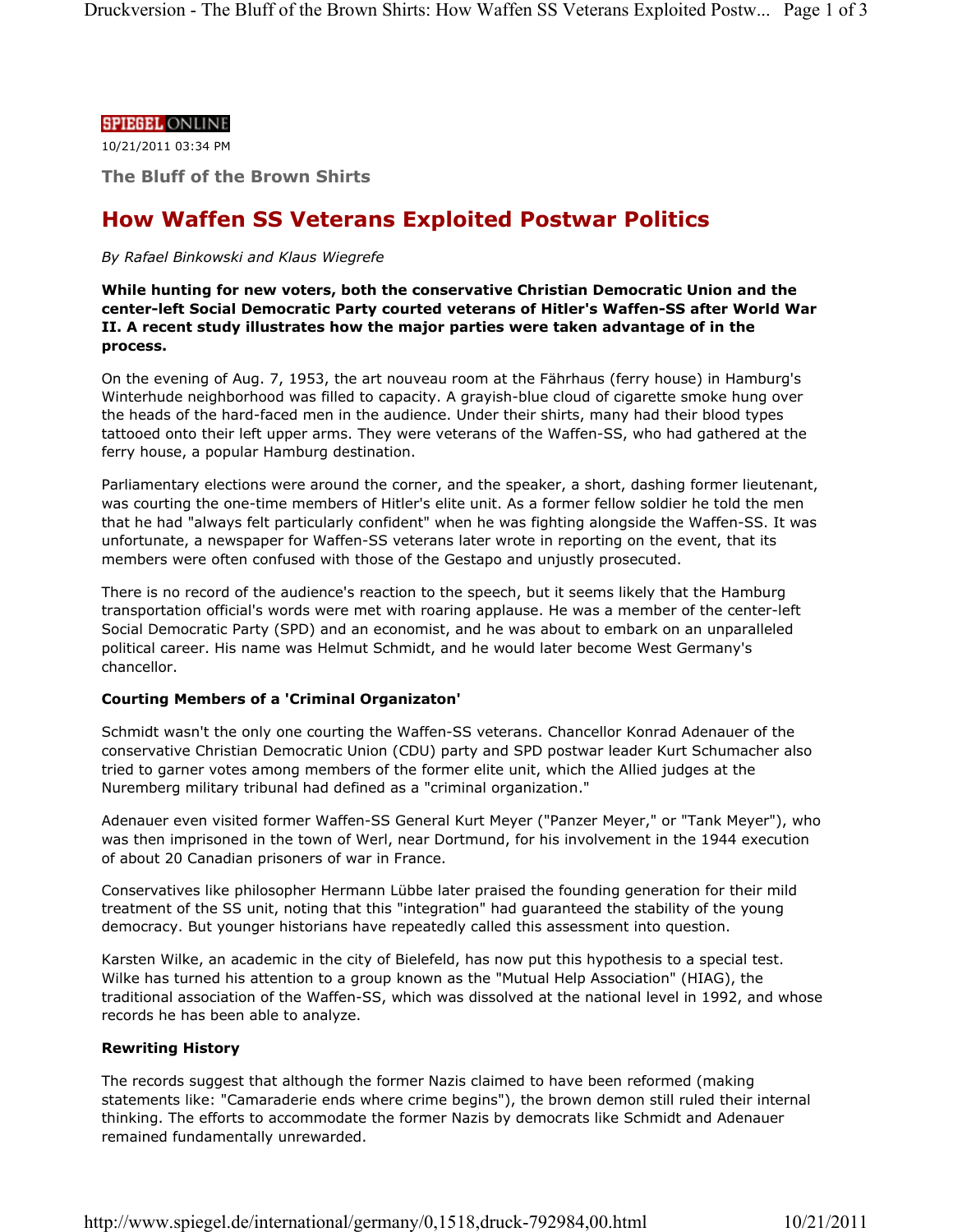Instead, HIAG representatives used the widespread, but unfounded, fears of their members to help secure retirement pensions and, through public falsification of history, aided in ensuring that crimes remained unpunished for years. Wilke concludes that HIAG wrote "the Waffen-SS into the 'legend of the clean Wehrmacht.'"

But it was precisely the Waffen-SS, widely known by their trademark brown shirts, that was particularly brutal in its treatment of prisoners and civilians. The divisions, which originally consisted only of volunteers and later included conscripts who saw themselves as the armed wing of the SS, also encompassed the SS Totenkopfverbände (skull associations), which guarded the concentration camps. This was one of the reasons the Nuremberg judges accused the Waffen-SS of war crimes and crimes against humanity.

Although these veterans had no political ambitions after 1945, they did want to receive the same attractive temporary allowances and pensions as members of the regular German army, or Wehrmacht. Of course, they also wanted to rehabilitate their image in the wake of the Nuremberg trials.

For this reason, HIAG maintained close ties with both the ruling CDU and the opposition party, the Social Democrats (SPD). The SPD, having been a resistance party to the Nazis, was a moral force. Schumacher, who had lost one of his legs after spending years in several concentration camps, nonetheless still met with a HIAG delegation in Bonn in 1951, thereby opening a door to the SPD for the Waffen-SS veterans.

## **Exaggerating the Numbers**

The organization's influence was based largely on their vast exaggerations. HIAG's spokesmen claimed to represent up to 2 million people, and they lured the Social Democrats with the prospect of "winning millions of German votes." In reality, however, only 250,000 Waffen-SS veterans were living in West Germany at the time. Of that number, only 8 percent were members of HIAG -- not a particularly impressive potential group of voters. But the bluff was successful.

Schumacher justified his meeting by pointing out that it was "not a good thing for a young democracy" for such a large group of dissatisfied people to be allowed to form.

"Panzer Meyer," who had been released from prison and later became the national spokesman of HIAG, skillfully took advantage of these fears. On one occasion, the charismatic former general threatened that his men could drift into extremist right-wing parties "out of stupidity," unless the SPD championed their cause. He also claimed that the Soviet ambassador had tried to establish contact with him, and that such attempts from the East had a "certain likelihood of succeeding if the integration of the former members of the Waffen-SS ran into difficulties in the democratic nation."

The SPD leadership was astonishingly gullible. Schumacher believed HIAG when it claimed that the majority of Waffen-SS veterans had turned their backs on Nazism and had fallen into a "pronounced pariah role," and that it was necessary to help them shed this label.

Later, both the SPD defense policy expert Fritz Erler, a former member of the resistance himself, and Helmut Schmidt remained in contact with HIAG. Social Democrats appeared at its events and helped the right-wing group remain socially acceptable. In the Bundestag, Germany's parliament, the SPD and the ruling CDU agreed that the former Waffen-SS members would gradually be granted the same pension rights as former members of the Wehrmacht.

At least the Bundeswehr, Germany's postwar military, in which the former SS officers would have liked to have continued their careers, remained largely off-limits to HIAG members.

#### **Ongoing Anti-Semitism**

On the surface, many HIAG members pretended to be reformed. Meyer, a convicted war criminal, assured Erler that criminals had "no business in HIAG." When a wave of anti-Semitic graffiti in West